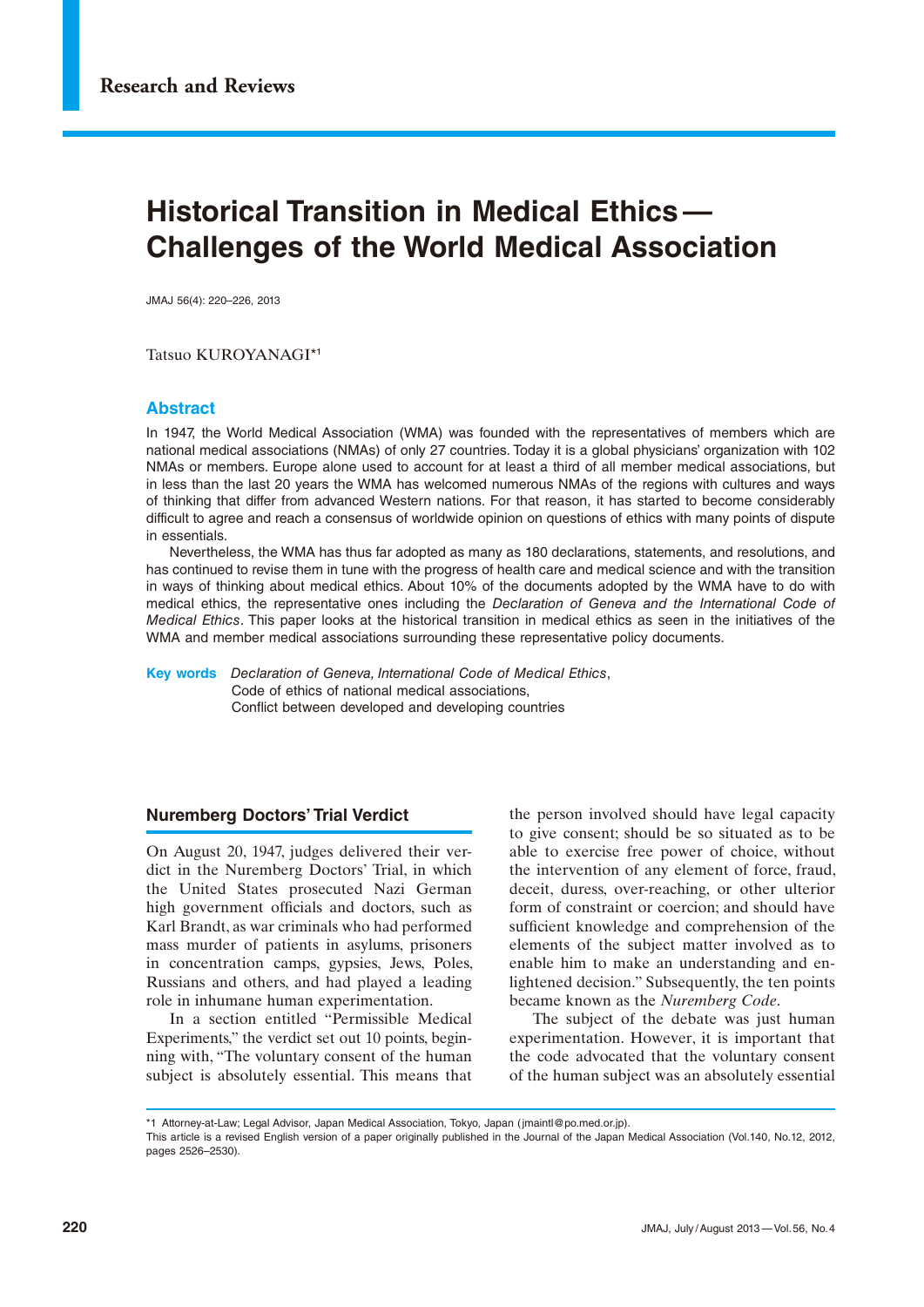condition before the start of experimentation and, in relation to consent, that the subject's decision and consent must be based on sufficient understanding and enlightenment—in other words, the doctrine of informed consent. This concept was later incorporated into physicians' daily practice as the right to patient self-determination and informed consent and triggered reconsideration of the Hippocratic doctor-patient relationship.

## **Founding of the World Medical Association**

On September 17, 1947, less than a month after the above verdict was given, the representatives of medical associations from 27 countries in democracies gathered in Paris and held the First General Assembly, at which they founded a global physicians' association, the World Medical Association (WMA). At that time they affirmed that the WMA would be an organization whose mission it is to serve the people of the world by endeavoring to achieve the highest level of medical care, ethics, science, and education, and the protection of human rights in medical-related fields (Article 2 of the Bylaws).

The WMA's highest organ is the General Assembly. The organization located on the outskirts of Geneva is actually run by persons such as a President, an Immediate Past President, a President Elect, the Council, and the Secretariat. At present, there are three standing committees under the Council: the Finance and Planning Committee, Medical Ethics Committee, and Socio-Medical Affairs Committee. These committees consider various problems in the world surrounding health care and release their results as declarations, statements, and resolutions of the WMA. Regarding problems concerning medical ethics, the WMA has made strict conditions for the adoption, amendment, or abolition of policy documents, requiring the consent of at least a three-fourths vote by General Assembly attendees with voting rights.

As the founding of the WMA and the handing down of the verdict in the Nuremberg Doctors' Trial occurred close together, the *Nuremberg Code* had a big impact on the subsequent formation of the WMA's vision of the physician and conception of the doctor-patient relationship.

# **WMA Declarations Related to Medical Ethics**

During the 63 years from 1948 to 2011, the WMA General Assembly adopted as many as 180 declarations, statements, and resolutions. The overwhelming majority or more than 100 are "statements." In contrast, "declarations" related to medical ethics comprise about 10%. The representatives ones are: the *Declaration of Geneva* (adopted in 1948 and amended in 1968, 1983, 1994, 2005, and 2006), the *International Code of Medical Ethics* (adopted in 1949 and amended in 1968, 1983, and 2006), the *Declaration of Helsinki* (adopted in 1964 and amended in 1975, 1983, 1989, 1996, 2000, 2002, 2004, and 2008), the *Declaration of Sydney on the Determination of Death and the Recovery of Organs* (adopted in 1968 and amended in 1983 and 2006), the *Declaration of Lisbon on the Rights of the Patient* (adopted in 1981 and amended 1995 and 2005), the *Declaration of Venice on Terminal Illness* (adopted in 1983 and amended in 2006), the *Declaration on Euthanasia* (adopted in 1987 and reaffirmed in 2005), and the *Declaration on Human Organ Transplantation* (adopted in 1987 and replaced by the current Statement on Human Organ Donation and Transplantation adopted in 2000).

Looking back over the process in which the above declarations were made, a rough outline can be formed. In the first stage the WMA produced the *Declaration of Geneva*, which points out the stance of physicians themselves, and the *International Code of Medical Ethics*, which indicates the duties of physicians to society, patients, and colleagues. In the second stage, it considered and produced "guidelines for medical research involving human subjects," which are deeply related to the *Nuremberg Code*. When those were firmly established, in the third stage, it reconsidered the doctor-patient relationship, including affirming the "rights of the patient." Additionally, it has considered, as occasion arose, new ethical problems that have appeared in the context of modern medicine, such as the determination of death and organ transplantation, euthanasia, and end-of-life care.

Some of these declarations, such as the *International Code of Medical Ethics*, the *Declaration of Helsinki,* and the *Declaration of Lisbon*, were initially brief and abstract. Once they were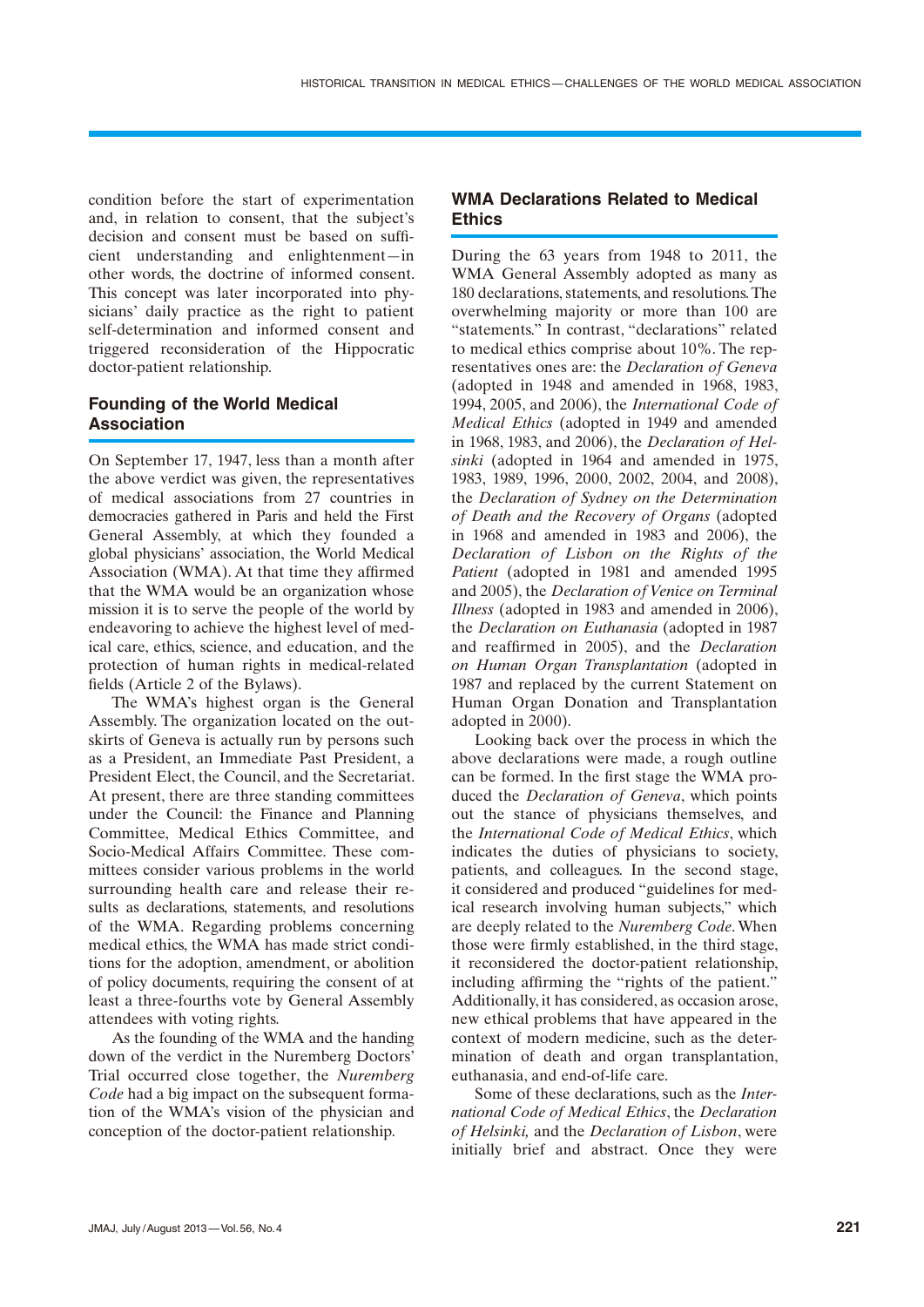#### Table 1 WMA Declaration of Geneva<sup>1</sup>

*Adopted by the 2nd General Assembly of the World Medical Association, Geneva, Switzerland, September 1948 and amended by the 22nd World Medical Assembly, Sydney, Australia, August 1968 and the 35th World Medical Assembly, Venice, Italy, October 1983 and the 46th WMA General Assembly, Stockholm, Sweden, September 1994 and editorially revised by the 170th WMA Council Session, Divonne-les-Bains, France, May 2005 and the 173rd WMA Council Session, Divonne-les-Bains, France, May 2006* AT THE TIME OF BEING ADMITTED AS A MEMBER OF THE MEDICAL PROFESSION: I SOLEMNLY PLEDGE to consecrate my life to the service of humanity; I WILL GIVE to my teachers the respect and gratitude that is their due; I WILL PRACTISE my profession with conscience and dignity; THE HEALTH OF MY PATIENT will be my first consideration; I WILL RESPECT the secrets that are confided in me, even after the patient has died; I WILL MAINTAIN by all the means in my power, the honour and the noble traditions of the medical profession; MY COLLEAGUES will be my sisters and brothers; I WILL NOT PERMIT considerations of age, disease or disability, creed, ethnic origin, gender, nationality, political affiliation, race, sexual orientation, social standing or any other factor to intervene between my duty and my patient; I WILL MAINTAIN the utmost respect for human life; I WILL NOT USE my medical knowledge to violate human rights and civil liberties, even under threat; I MAKE THESE PROMISES solemnly, freely and upon my honour.

© World Medical Association, Inc. — All Rights reserved.

amended after ripening for a certain period, their contents became more specific and full, at which point they first came to have a powerful influence on the international community. And some, such as the *Declaration of Helsinki*, are continuously being amended to keep them in step with subsequent progress in medical science and the tide of the times. However, by being incorporated into the codes or policy documents of NMAs, the contents of declarations are often archived after finishing a certain function.

## *Declaration of Geneva* **and the** *International Code of Medical Ethics*

This section takes up the WMA's first declarations—the *Declaration of Geneva* and the *International Code of Medical Ethics*—and looks at the transition in the way of thinking of physicians involved in WMA activities.

#### *Declaration of Geneva*

The WMA's first order of business was to modernize the Hippocratic oath, which was the model for medical care in European countries, including the UK, before the war. The result was the adoption of the *Declaration of Geneva* at the 2nd General Assembly in September 1948. The declaration was made in the form of an oath that physicians would pledge "at the time of being admitted as a member of the medical profession" (**Table 1**).<sup>1</sup>

Incidentally, the 2006 version as it stands now has gone through various amendments and revisions to the original declaration. "I will respect the secrets that are confined in me, even after the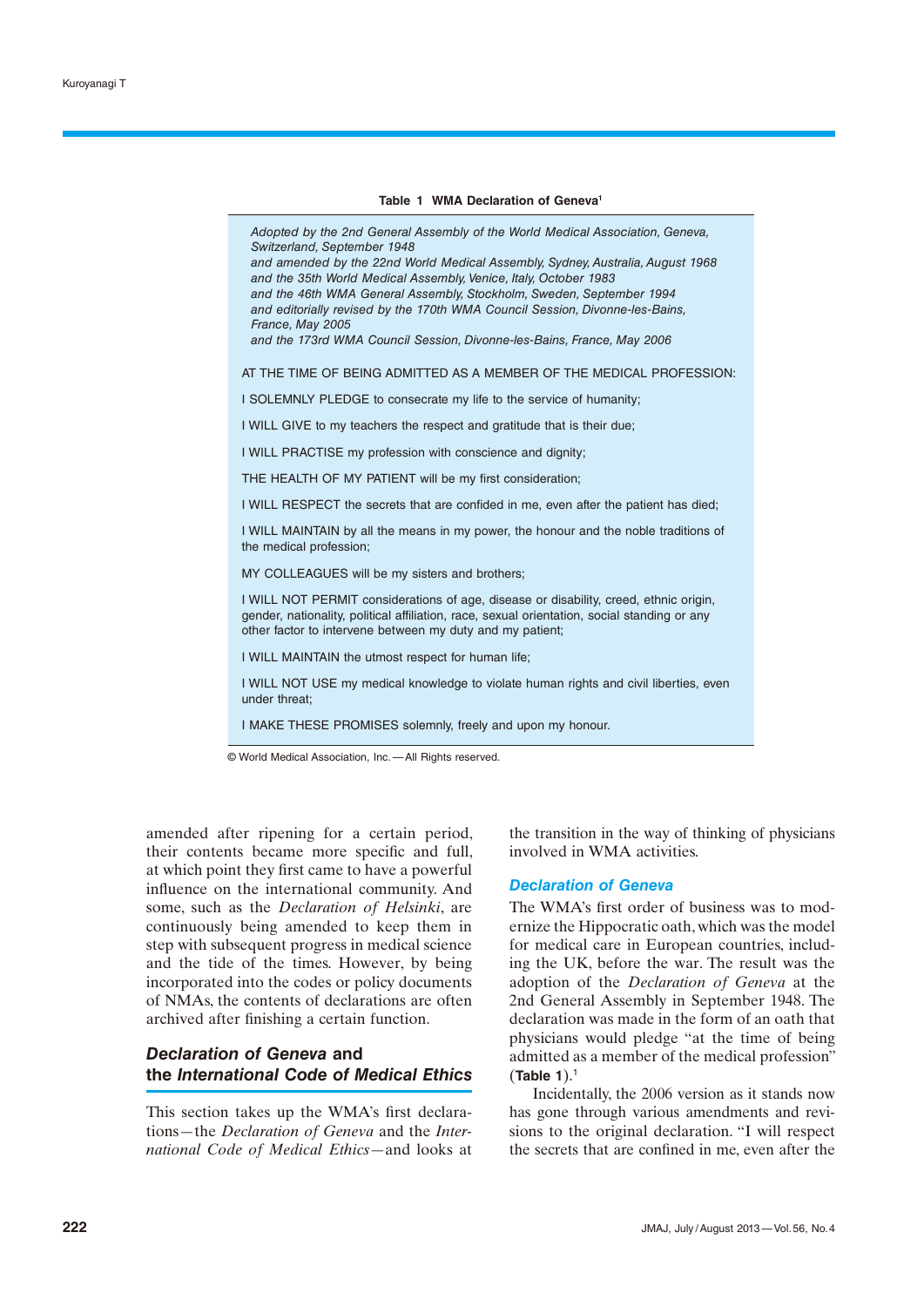#### **Table 2 WMA International Code of Medical Ethics**<sup>2</sup>

*Adopted by the 3rd General Assembly of the World Medical Association, London, England, October 1949 and amended by the 22nd World Medical Assembly, Sydney, Australia, August 1968 and the 35th World Medical Assembly, Venice, Italy, October 1983 and the 57th WMA General Assembly, Pilanesberg, South Africa, October 2006* **DUTIES OF PHYSICIANS IN GENERAL** A PHYSICIAN SHALL always exercise his/her independent professional judgment and maintain the highest standards of professional conduct. A PHYSICIAN SHALL respect a competent patient's right to accept or refuse treatment. A PHYSICIAN SHALL not allow his/her judgment to be influenced by personal profit or unfair discrimination. A PHYSICIAN SHALL be dedicated to providing competent medical service in full professional and moral independence, with compassion and respect for human dignity. A PHYSICIAN SHALL deal honestly with patients and colleagues, and report to the appropriate authorities those physicians who practice unethically or incompetently or who engage in fraud or deception. A PHYSICIAN SHALL not receive any financial benefits or other incentives solely for referring patients or prescribing specific products. A PHYSICIAN SHALL respect the rights and preferences of patients, colleagues, and other health professionals. A PHYSICIAN SHALL recognize his/her important role in educating the public but should use due caution in divulging discoveries or new techniques or treatment through non-professional channels. A PHYSICIAN SHALL certify only that which he/she has personally verified. A PHYSICIAN SHALL strive to use health care resources in the best way to benefit patients and their community. A PHYSICIAN SHALL seek appropriate care and attention if he/she suffers from mental or physical illness. A PHYSICIAN SHALL respect the local and national codes of ethics. **DUTIES OF PHYSICIANS TO PATIENTS** A PHYSICIAN SHALL always bear in mind the obligation to respect human life. A PHYSICIAN SHALL act in the patient's best interest when providing medical care. A PHYSICIAN SHALL owe his/her patients complete loyalty and all the scientific resources available to him/her. Whenever an examination or treatment is beyond the physician's capacity, he/she should consult with or refer to another physician who has the necessary ability. A PHYSICIAN SHALL respect a patient's right to confidentiality. It is ethical to disclose confidential information when the patient consents to it or when there is a real and imminent threat of harm to the patient or to others and this threat can be only removed by a breach of confidentiality. A PHYSICIAN SHALL give emergency care as a humanitarian duty unless he/she is assured that others are willing and able to give such care. A PHYSICIAN SHALL in situations when he/she is acting for a third party, ensure that the patient has full knowledge of that situation. A PHYSICIAN SHALL not enter into a sexual relationship with his/her current patient or into any other abusive or exploitative relationship. **DUTIES OF PHYSICIANS TO COLLEAGUES** A PHYSICIAN SHALL behave towards colleagues as he/she would have them behave towards him/her. A PHYSICIAN SHALL NOT undermine the patient-physician relationship of colleagues in order to attract patients. A PHYSICIAN SHALL when medically necessary, communicate with colleagues who are involved in the care of the same patient. This communication should respect patient confidentiality and be confined

© World Medical Association, Inc. — All Rights reserved.

to necessary information.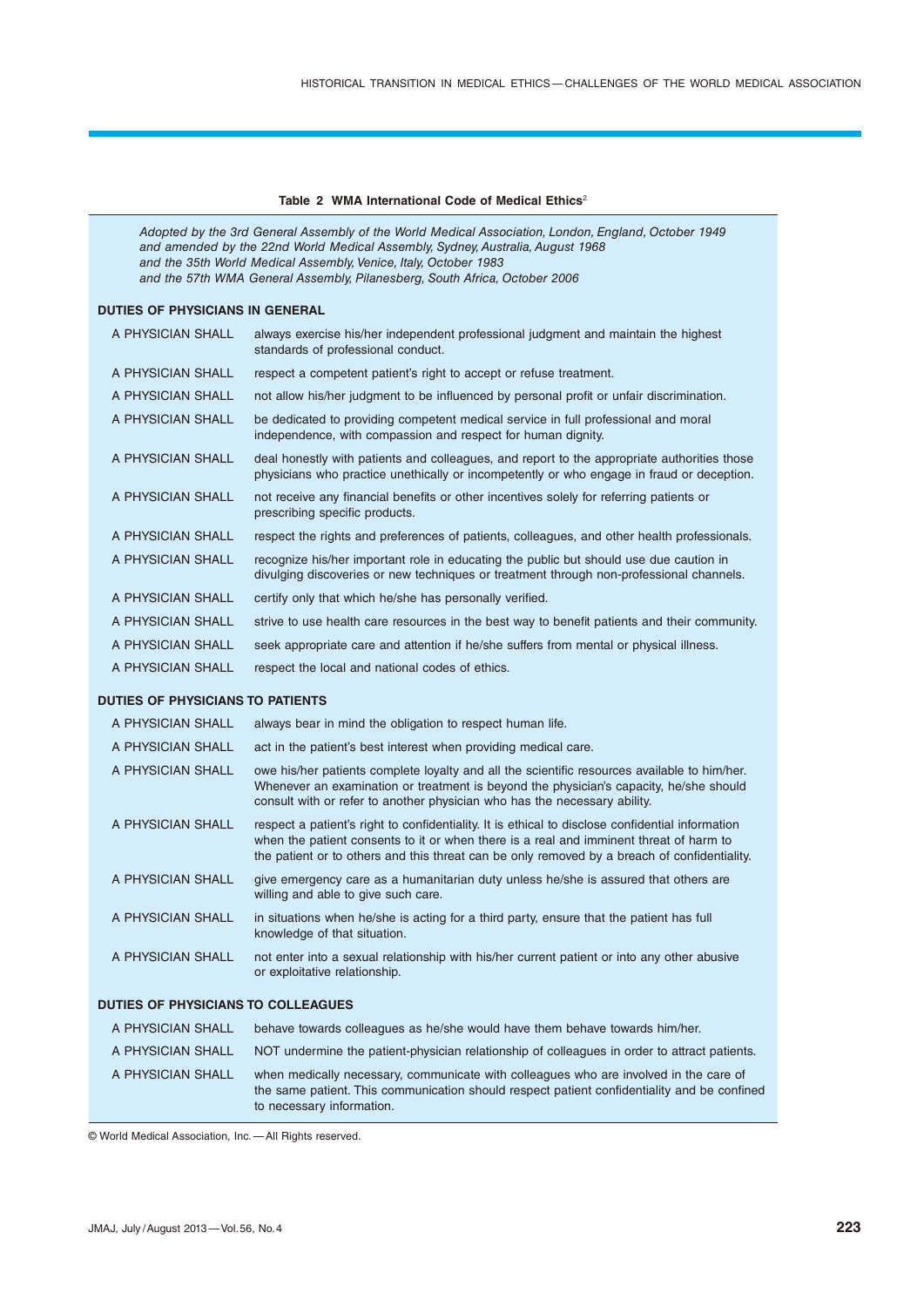patient has died" was added to item 5 at the Sydney General Assembly in 1968. "From the time of its conception" in item 9 was changed to "from its beginning" at the Venice General Assembly in 1983. At the Stockholm General Assembly in 1994, "sisters" was added to item 7, and item 8 was revised to bring it in line with the UN's *Universal Declaration of Human Rights*. At the Council meeting in May 2005, "from its beginning" was deleted from the first part of item 9, the second part of the sentence was revised slightly and made into a new item 10, and an old item 10 was moved to a new item 11. Then, the new item 10 was given its current wording at the Council meeting in May 2006. At the time of the 1968 revision, there was a proposal to delete "from the time of its conception" in item 9, but the Irish Medical Organization, being from a Catholic country, made the objection of proposal because deleting the phrase would be tantamount to the WMA approving abortion. "From its beginning" is said to have been the compromise. This incident offers a glimpse into just how difficult it is to craft international documents.

## *International Code of Medical Ethics*  $($ Table 2 $)^2$

The WMA adopted the *International Code of Medical Ethics* at the London General Assembly in October 1949. This code specifies and amplifies the *Declaration of Geneva* for physicians in daily practice. It was updated at the General Assemblies in Sydney in 1968, Venice in 1983, and Pilanesberg in 2006.

The phrase "A physician shall be dedicated to providing competent medical service in full professional and moral independence, with compassion and respect for human dignity and rights" is similar to the first sentence in the American Medical Association's *Principles of Medical Ethics*.

At the General Assembly in 2006, respect for the patient's right to self-determination (item 2) was added for the first time to the duties of physicians in general. This was clearly influenced by the amended *Declaration of Lisbon*. The prohibition against patient discrimination (item 3), "strive to use health care resources in the best way to benefit patients and their community" (item 10), and "report to the appropriate authorities those physicians who practice unethically or incompetently" (item 5) were also added to

the duties of physicians in general. Exceptions to the duty of confidentiality and the prohibition against entering into "a sexual relationship with his/her current patient or into any other abusive or exploitative relationship" were provided for in the duties of physicians to patients.

It is characteristic, however, that at the time the *Declaration of Lisbon* was amended in 1995, the rigid patient-centered attitude strongly asserted by some northern European advocates was revised upon reconsideration within the WMA, such as by providing exceptions to the duty of confidentiality. Current mainstream thinking on the doctor-patient relationship holds that the physician is an *advocator* for the patient in a relationship in which the physician and patient work together to overcome disease, and it reflects that view.

The *Declaration of Geneva* and the *International Code of Medical Ethics* have been incorporated into other important declarations and statements made by the WMA in ways such as the following:

"The *Declaration of Geneva* of the WMA binds the physician with the words, 'The health of my patient will be my first consideration,' and the *International Code of Medical Ethics* declares that, 'A physician shall act in the patient's best interest when providing medical care.'" (This is paragraph 4 of the 2008 version of the *Declaration of Helsinki*)

Incidentally, the later underlined portion is a simplification of the difficult language that began, "any act, or advice which could weaken physical or mental resistance of a human being may be used only in his interest," which was the wording of 1949 version used before the amendment of 2006.

# **Dissemination of the** *Declaration of Geneva* **and the** *International Code of Medical Ethics*

In Europe, where it was the established practice to swear the Oath of Hippocrates when obtaining a medical license and when becoming a member of a physicians' organization, the *Declaration of Geneva* or its modified version are still used today.

State Chambers of Physicians which comprise the German Medical Association are physicians' organizations with compulsory membership es-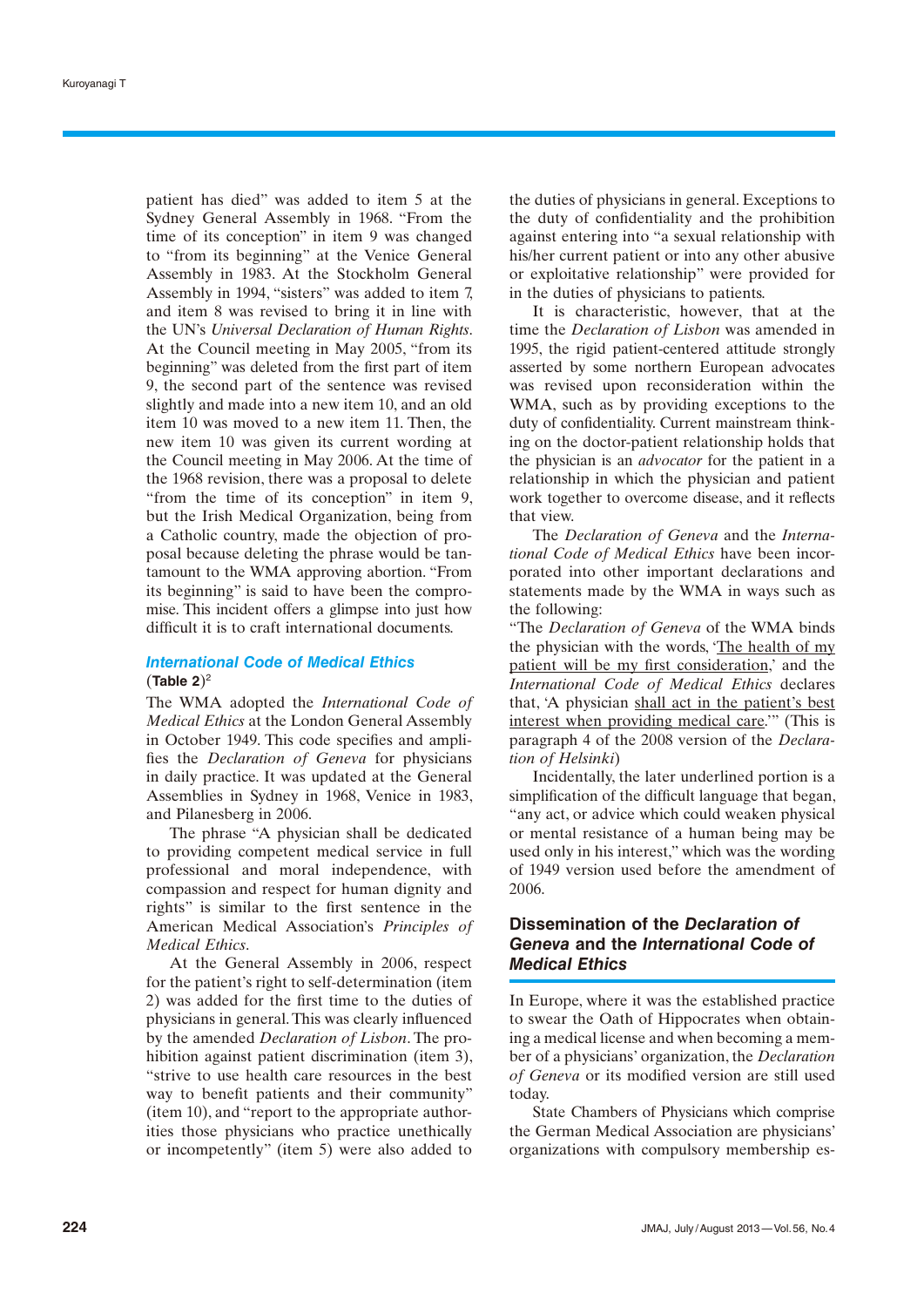tablished by state laws governing the medical profession. They have broad autonomy and have each established their own Professional Code of Conduct for Physicians based on state law. At the beginning a seven-item oath is to be taken at the time of admittance as a member. The oath is modeled on the *Declaration of Geneva*. Moreover, the professional codes of conduct have incorporated, in various forms, the provisions of the *International Code of Medical Ethics* as well as other declarations adopted by the WMA. *Medical Ethics Today*, Second Edition (2004), published by the British Medical Association Medical Ethics Department, contains side-byside the English version of the Hippocratic oath, which was previously used in the UK, and the 1994 version of the *Declaration of Geneva*.

In 1997, the German Medical Association prepared and published a *(Model) Professional Code for Physicians in Germany*, containing content substantially revised from an earlier version. State Chambers of Physicians have revised their professional codes of conduct for physicians accordingly. The 2004 version of the Model was composed of a seven-item vow at the beginning followed by: A. Preamble; B. Rules for Professional Practice, I. Principles, II. Duties Towards Patients, III. Special Medical Procedures and Research, IV. Professional Conduct; C. Rules of Conduct (Principles of Acceptable Medical Professional Practice); and D. Supplementary Provisions on Specific Medical Professional Duties. The above sections of the Professional Code mention the *International Code of Medical Ethics* as well as embryo transfer, preservation of unborn life, termination of pregnancy, and support for the dying. It also states that physicians should observe the *Declaration of Helsinki*  in medical research involving human subjects.

In 1988, the Finnish Medical Association established a *Code of Medical Ethics*, keeping the *International Code of Medical Ethics* in mind. In 1996 it drew up an oath modeled on the *Declaration of Geneva*. The oath is taken voluntarily at the time of becoming a member.

Since the second half of the 1990s or thereabouts, many NMAs, including the Canadian, Australian, and Japan medical associations, have made new or revised codes of ethics and professional ethics guidelines for physicians. They have incorporated the WMA's *Declaration of Geneva, International Code of Medical Ethics,* 

*Declaration of Lisbon*, and the contents of many other declarations and statements.

The Australian Medical Association, for example, substantially amended the *Code of Ethics* in 2004 which established in 1996. Its composition is divided into the following sections, within which detailed provisions are given: Preamble; 1. The Doctor and the Patient, 1.1 Patient Care, 1.2 Clinical Research, 1.3 Clinical Teaching, 1.4 The Dying Patient, 1.5 Transplantation; 2. The Doctor and the Profession, 2.1 Professional Conduct, 2.2 Advertising, 2.3 Referral to Colleagues; 3. Professional Independence; and 4. The Doctor and Society. The following references are given at the end: *Code of Ethics of the Canadian Medical Association* (1996); *WMA International Code of Medical Ethics* (1983); *WMA Declaration of Lisbon* (1981); *WMA Declaration of Helsinki* (2000); *WMA Statement on Human Organ & Tissue Donation and Transplantation* (2000); and *Declaration with Guidelines for Continuous Quality Improvement in Health Care* (1997).

It is worthy of remark that the Preamble says, "The doctor-patient relationship is itself a partnership based on mutual respect and collaboration. Within the partnership, both the doctor and the patient have rights as well as responsibilities."

#### **Conclusion**

The medical associations of 27 countries launched the WMA in 1947. In 1975, member medical associations had grown to about 50, at the end of 1999 it was 71, and the end of 2009 it was 94, and the end of 2011 it has already reached the 100 mark. As of the end of 2009, NMAs by region were 41 in Europe, 7 in Asia, 13 in the Pacific, 15 in Latin America, 16 in Africa, and 2 in North America.

Historically, Europe alone accounted for at least a third with Asia having less than 10, including India, Bangladesh, and China. Japan, South Korea, and Taiwan belong to the Pacific region along with countries such as the Philippines and Australia. Membership is increasing gradually in Latin America and Africa while the medical associations of America and Canada are the two from North America.

In less than the past 20 years, the WMA has welcomed numerous medical associations from regions with cultures and ways of thinking that differ from advanced Western nations. Regions